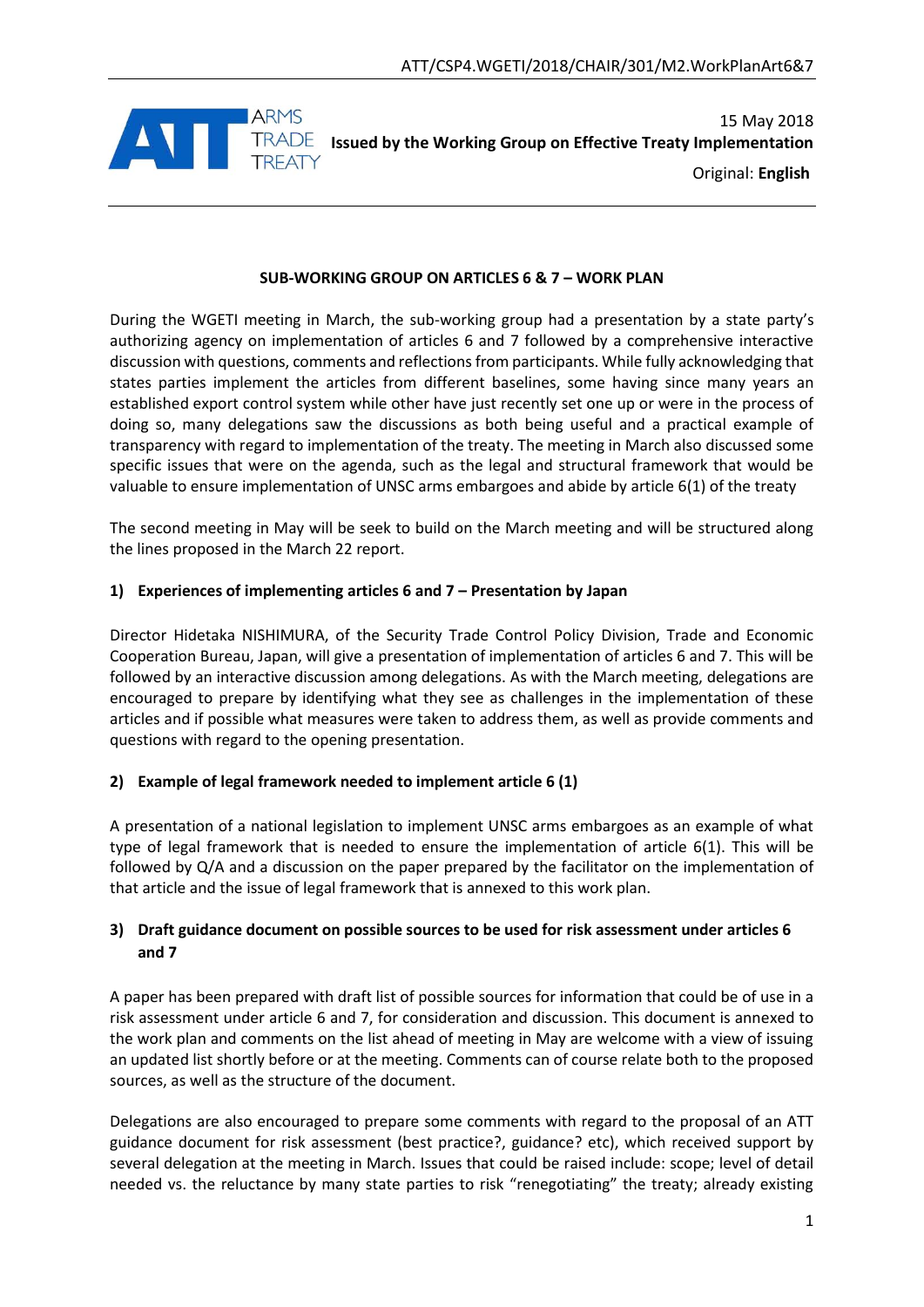guidance documents that can be drawn from. Other aspects of this topic may of course also be raised by delegations.

# **4) Gender based violence – articles 7 (4)**

The facilitator would like to have a discussion aimed at identifying what aspects of GBV 7(4) the working group should focus on to help states in their implementation of their obligations under this sub-article. Delegations are encouraged to provide proposals at the meeting in May or preferably before, which could then be circulated allowing for better preparations for the discussion.

## **5) Conclusions and recommendations**

The sub-working group will need to discuss possible conclusions and recommendations resulting from its work. Beside conclusions and recommendation resulting from the points above, participants may want also want to:

- indicate from their standpoint what are the key take-aways from the work of the sub-group?
- Indicate how articles 6 and 7 implementation should be taken forward after CSP4 in the context of the WGETI?
- discuss whether projects related to articles 6 and 7should constitute a priority for the VTF,

These initial conclusions and recommendations from the sub-group will be transmitted to the Chair of the WGETI for further consolidation.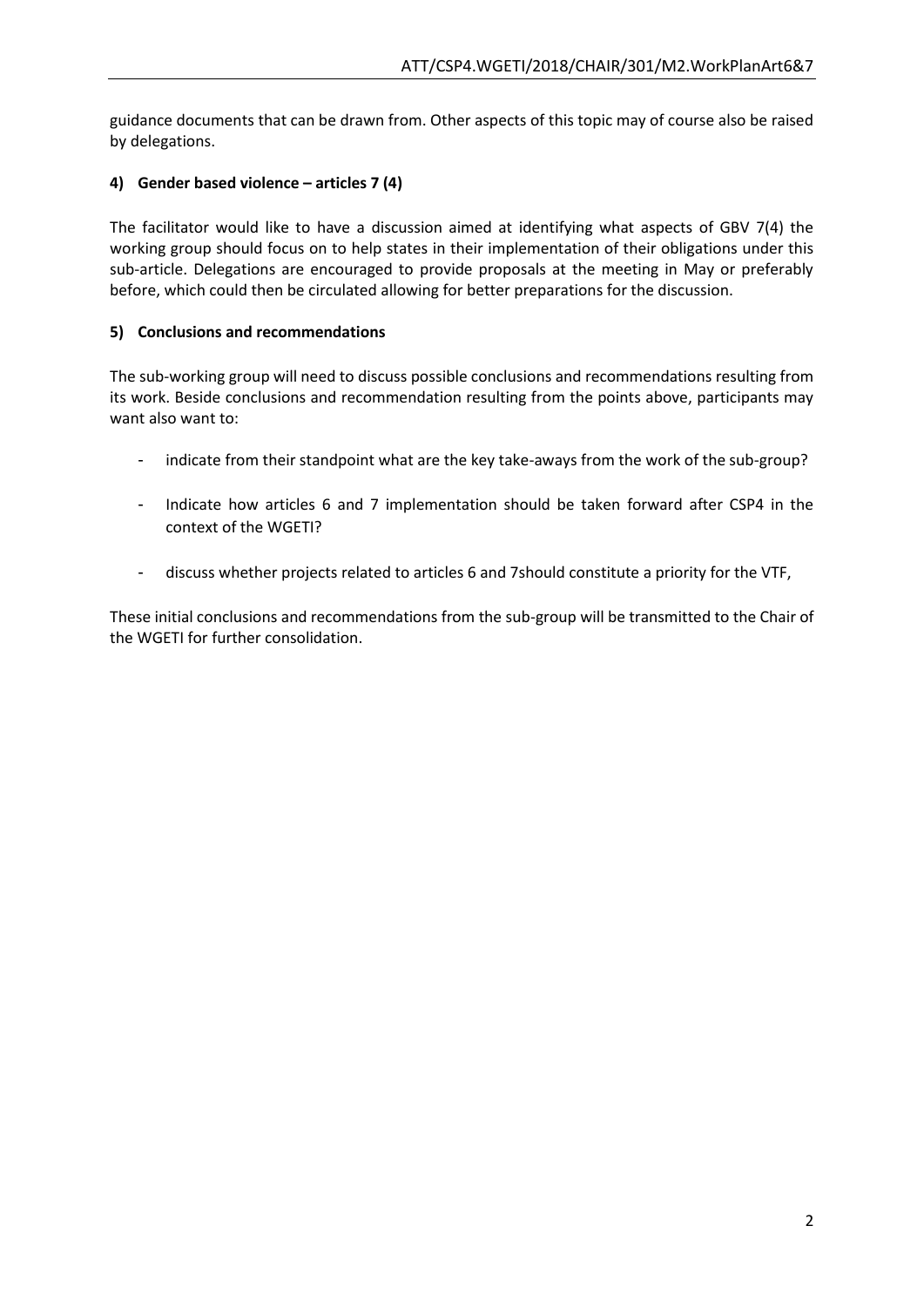# **ANNEX A**

# **ATT ARTICLE 6.1 – SOME POSSIBLE GUIDANCE AND SUPPORT IN IMPLEMENTING THE OBLIGATION**

*Article 6.1 of the treaty prohibits international transfers of conventional arms, their ammunition and parts and components to entities subject to UN arms embargoes – using the definition of transfer provided in Article 2 of the ATT. The purpose of the sub-para is to ensure in particular that the sanctions decreed by the UNSC are respected. All export licences should be assessed on a case-by-case basis and consideration should be given to the article when there are concerns over the inconsistency with international obligations under existing UN arms embargoes.*

# **A) What to do**

State parties should control the stated or probable destination of export and the location of end-user against the embargoes enforced by the UN. As the list of embargoed countries, non-state entities and individuals (such as terrorist groups and individual terrorists) is subject to regular changes, it is important to take recent developments into account and consult with updated lists of arms embargoes in force.

While fully acknowledging that state parties themselves decide what sources they will use in carrying out the risk assessment under art 6.1, the following non-exhaustive list of sources of information could be of value.

- Foreign affairs desk officers dealing with the particular country and with respective disarmament, SALW or export control agreements.
- Information from state parties diplomatic missions and other governmental institutions, including police, customs and intelligence sources.
- Information provided though regional organisations, if applicable.
- Information provided through export control arrangements, if applicable.
- UN Sanctions Committee Implementation Assistance Notices (provides information on the detection of an attempted violation of UN Arms embargoes – identifying entities involved in the violation, route, vessel, types of items concealed and method for concealment)
- Reports of UN Panels or Groups of experts mandated to monitor the implementation of UN sanctions and investigate alleged violations
- iTrace http://www.conflictarm.com/itrace/
- Non-governmental research organizations

Non-exhaustive list of where information about embargoes in force can be found: United Nations - <https://www.un.org/sc/suborg/en/sanctions/information> SIPRI - http://www.sipri.org/databases/embargoes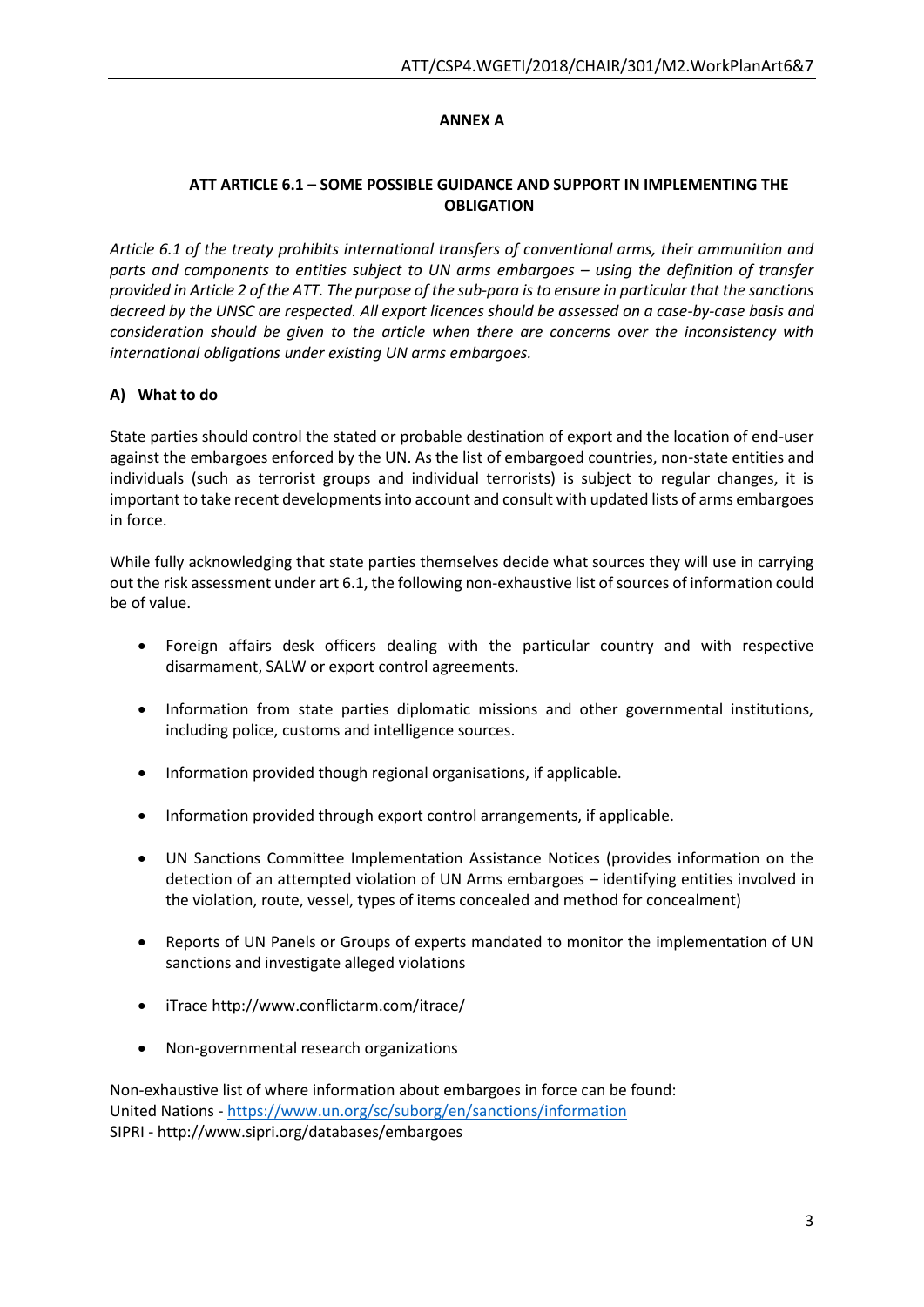## **B) The importance of legal and structural framework to implement UNSC arms embargoes and accordingly ATT article 6.1**

Proper implementation of an arms embargo decided by the UNSC is facilitated if the necessary national legal and structural framework is in place in the state party. Otherwise there is a risk that national authorities may not be able to implement the obligations under the arms embargo.

When reviewing state parties initial reports to the ATT, there seems to be two main options that can be identified, that each provide a clear legal basis for implementation of UNSC arms embargoes:

- 1. Specific United Nations Act, which enables the 'fast-track' introduction of government regulations (decree) for specific sets of sanctions imposed by UNSC
- 2. Strategic trade control (export control) legislation that prohibits the issuing of licences for export, import, transit, brokering, technical assistance etc. if the end user is subject to an UNSC arms embargo.

Furthermore, some state parties use policy guidelines to ensure transfers to embargoed entities are prohibited, instead of a UN Act or strategic trade control legislation. While this method on its own may provide less legal clarity, it can of course also be combined with legislation to provide more specific guidance within an existing legal framework.

But when going through the ATT database of initial reports, as well as other open sources (such as Council of Europe's Committee of Legal Advisers on Public International Law Database on how UN sanctions, including arms embargoes, are implemented [http://www.cahdidatabases.coe.int/Search/Index/\)](http://www.cahdidatabases.coe.int/Search/Index/), there are state parties that declare a respect for UN arms embargoes in their initial report, but for whom it is difficult to identify the legal basis to implement the provisions, enforce the arms embargo, or impose penalties and sanctions on entities identified as violating UN arms embargoes.

## *Way forward to strengthen implementation of article 6.1*

It would therefore be valuable if state parties to the ATT ensure that the necessary national legal framework is in place to properly implement art 6.1 of the treaty.

International work on how to improve design and national implementation of UNSC arms embargoes is nothing new and state parties to the ATT need not invest time and resources to develop proposals on legal mechanisms and practical measures to improve implementation. Examples of previous international processes to strengthen UNSC arms embargoes are:

- Bonn/Berlin Process on Design and Implementation of Arms Embargoes and Travel and Aviation Related Sanctions
- Stockholm Process on Implementation of UN Sanctions

The two processes were initiated and funded by the Germany and Sweden respectively and were international efforts involving some 70 states and organisations with a wide geographic distribution, aimed at strengthening UNSC sanctions and improve their implementation. The reports contain examples of model national legislation for the implementation of UNSC arms embargoes as well as practical guidance on what type of resources and organisational structure which are useful or needed for the implementing authority. The reports date from 1999 and 2001 respectively, but the vast majority of the recommendations are still valid.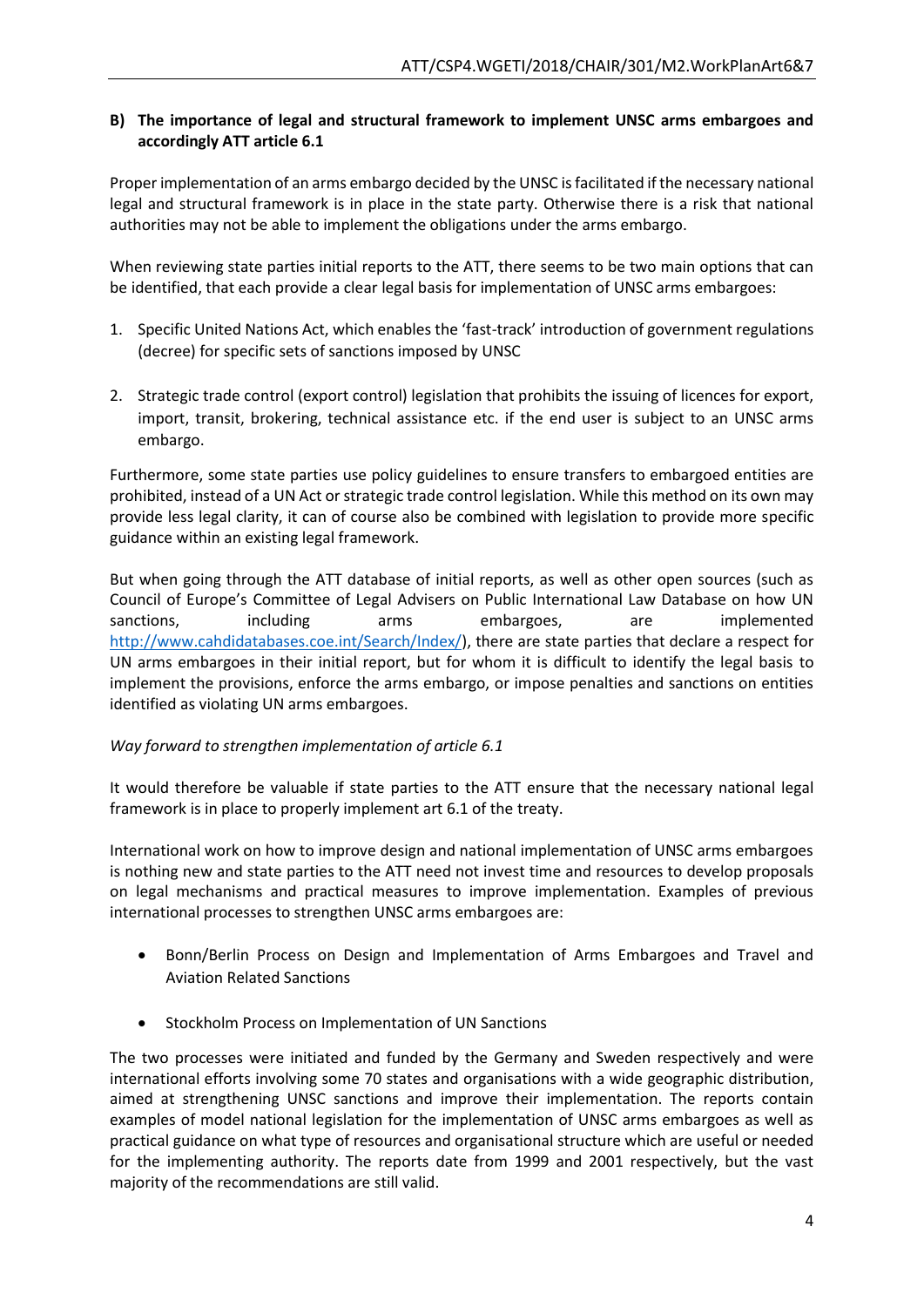State parties to the ATT which would like to strengthen their national legal and structural framework to implement article 6.1, may decide to look at these reports, or others not mentioned, for guidance and inspiration.

A possible source of funding for an activity or project to strengthen implementation of art 6.1 could be the ATT Voluntary Trust Fund.

Furthermore, this could be an area in which assistance and cooperation could be rendered by states that have found effective solutions for implementing Article 6.1.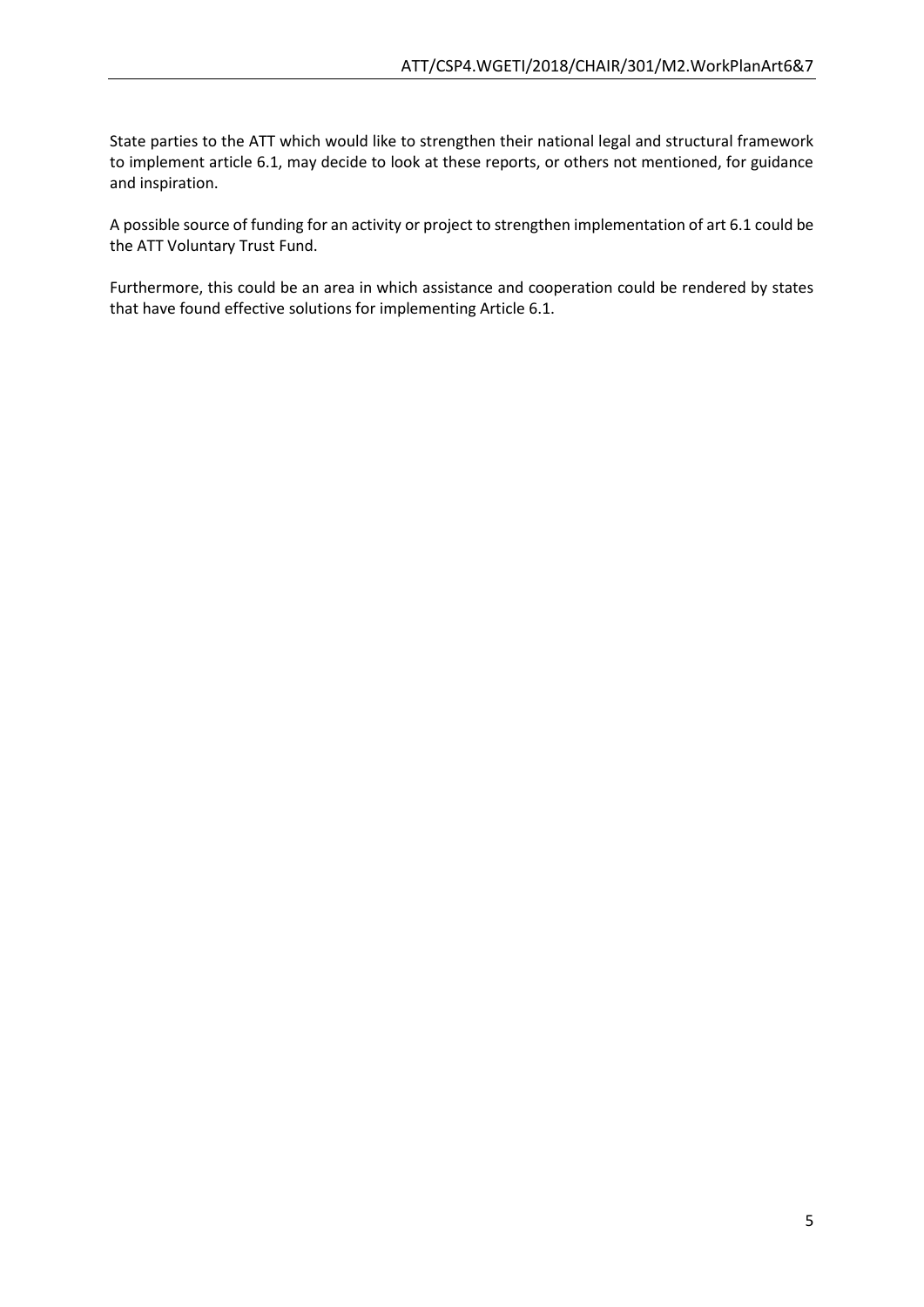## **ANNEX B**

### **DRAFT GUIDANCE DOCUMENT ON POSSIBLE SOURCES TO BE USED FOR RISK ASSESSMENT UNDER ARTICLES 6 AND 7**

The following sources with associated links are listed to support state parties in their risk assessment process under articles 6 and 7 and are not to be seen as being mandatory to be consulted in that process. A State party may have other sources of information which allows it to fully implement the obligation to carry out risk assessments, such as reports from its Ministries, embassies and government agencies, as well as regional organisations.

The list is not exhaustive and the fact that an organisation appears on the list does not in itself imply that state parties agrees with the findings of that organisation.

#### **Fundamental human rights and freedoms**

- United Nations Office of the High Commissioner for Human Rights Report, [http://www.ohchr.org](http://www.ohchr.org/)
- **United Nations Human Rights Council reports as part of the Universal Periodic Review,**  http://www.ohchr.org/EN/HRBodies/HRC/Pages/HRCIndex.aspx
- **United Nations Development Programme (UNDP) Human Development Reports:** <http://hdr.undp.org/en>
- Amnesty International Annual Report 'The State of the World's Human Rights' and country reports, <http://www.amnesty.org/en/human-rights>
- Human Rights Watch 'World Report' and country reports, <http://www.hrw.org/home>
- Cingranelli-Richards (CIRI) Human Rights Dataset,<http://ciri.binghamton.edu/>
- Fédération internationale des ligues des droits de l'homme, [http://www.fidh.org](http://www.fidh.org/)
- Organisation mondiale contre la torture, [http://www.omct.org](http://www.omct.org/)
- Association for the Prevention of Torture, [http://www.apt.ch](http://www.apt.ch/)
- International Commission of Jurists, [http://www.icj.org](http://www.icj.org/)
- Political Terror Scale Database[, http://www.politicalterrorscale.org](http://www.politicalterrorscale.org/)

#### **Stability**

- International Crisis Group CrisisWatch and country reports,<http://www.crisisgroup.org/>
- Center for Systemic Peace 'State Fragility Index', <http://www.systemicpeace.org/inscr/inscr.htm>
- Fund for Peace 'Failed States Index', <http://www.fundforpeace.org/global/?q=fsi>
- Uppsala University Conflict Data Programme,<http://www.pcr.uu.se/research/UCDP/>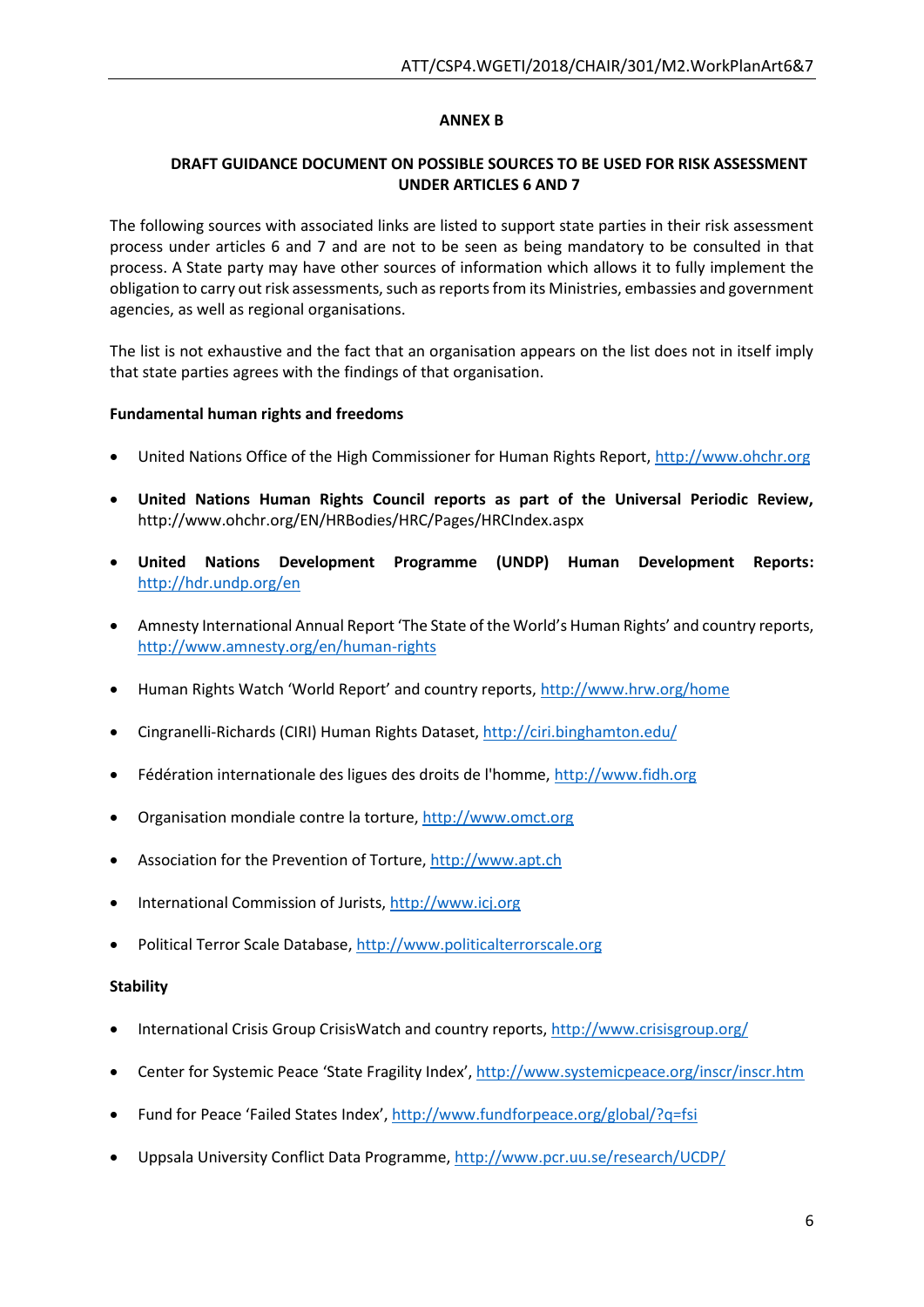### **Political and civil rights and democracy**

- EU External Action Service 'Human Rights and Democracy in the World Report', [http://eeas.europa.eu/human\\_rights/index\\_en.htm](http://eeas.europa.eu/human_rights/index_en.htm)
- Freedom House 'Freedom in the World' reports, [http://www.freedomhouse.org](http://www.freedomhouse.org/)
- Economist Intelligence Unit (EIU) Democracy Index[, http://www.eiu.com](http://www.eiu.com/)
- **Bertelsmann Transformations Index,** [http://www.bertelsmann-transformation-index.de](http://www.bertelsmann-transformation-index.de/)
- Center for Systemic Peace Polity IV Project: Political Regime Characteristics and Transitions[, http://www.systemicpeace.org/polity/polity4.htm](http://www.systemicpeace.org/polity/polity4.htm)

#### **Freedom of the press and media**

- Freedom House 'Freedom of the Press Index, [http://www.freedomhouse.org](http://www.freedomhouse.org/)
- ICT Database (ITU)[, http://www.itu.int/ITU-D/ict/](http://www.itu.int/ITU-D/ict/)
- Reporters Without Borders Press Freedom Index, http://en.rsf.org/

#### **International humanitarian law (IHL)**

- United Nations treaties, [http://untreaty.un.org](http://untreaty.un.org/)
- International Committee of the Red Cross, [http://www.icrc.org](http://www.icrc.org/)
- Human Rights Watch 'World Report' and country reports, <http://www.hrw.org/home>
- International Criminal Court,<http://www.icc-cpi.int/>
- Coalition to Stop the Use of Child Soldiers,<http://www.child-soldiers.org/>

#### **General information on international arms transfers**

- Reports of the UN-appointed groups or panels of experts that monitor UN Security Council sanctions,<http://www.un.org/sc/committees/>
- Stockholm International Peace Research Institute (SIPRI)[, http://www.sipri.org/](http://www.sipri.org/)
- Small Arms Survey[, http://www.smallarmssurvey.org/](http://www.smallarmssurvey.org/)
- Other research institutes

#### **Other sources of information**

- Judgments and reports by the International Criminal Court and ad hoc tribunals
- International agencies operating in the recipient state
- Local media reports